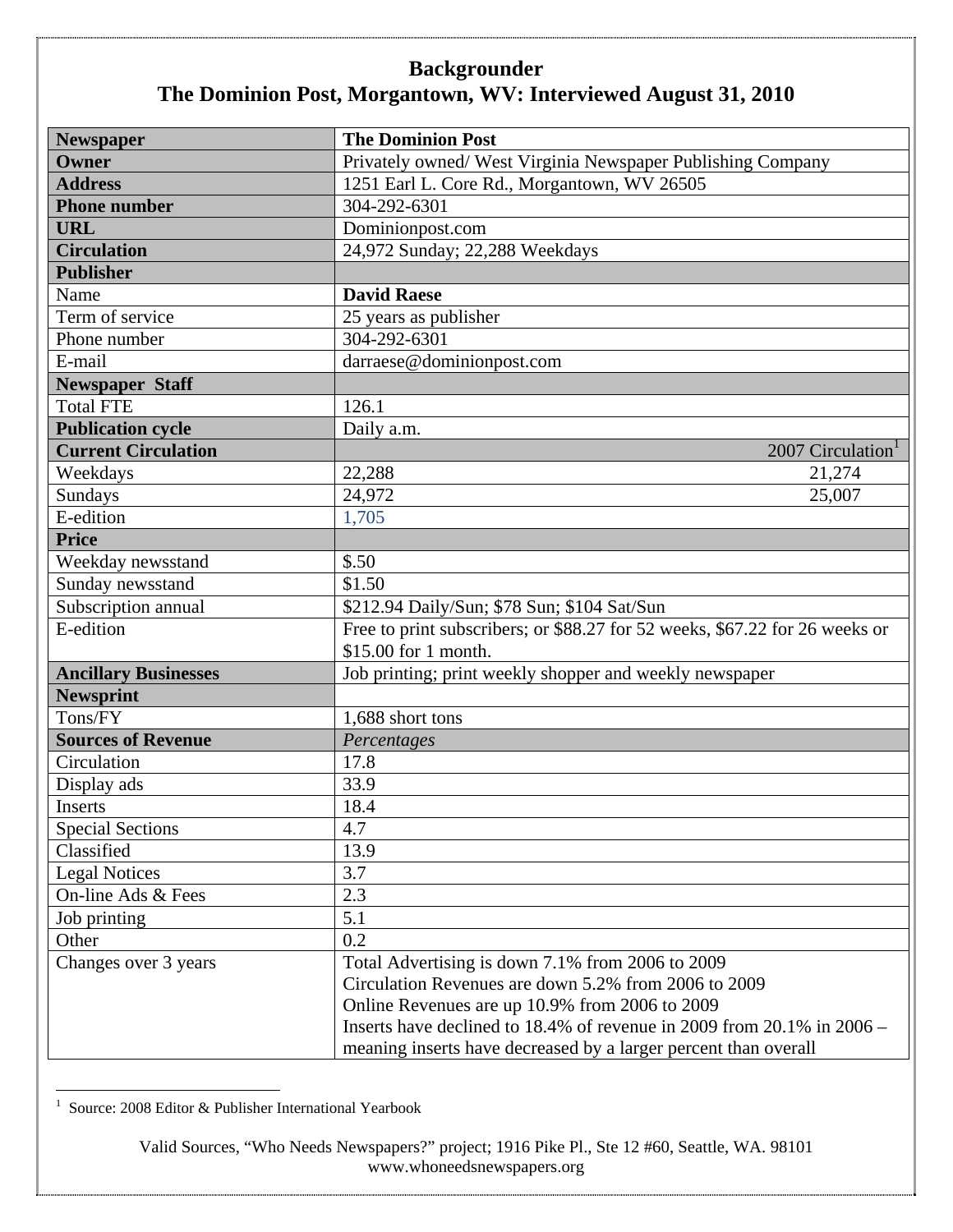|                      | advertising.<br>Display ads have increased to 33.9% of revenue in 2009 from 30.8% in<br>2006 – meaning display ads have decreased by a smaller percent than<br>overall advertising.<br>Inserts represent more of our large retail establishments where across the<br>board decisions are made at a national headquarters. We have minimal<br>impact on their decision making. Therefore a larger decrease.                                                                                                            |
|----------------------|-----------------------------------------------------------------------------------------------------------------------------------------------------------------------------------------------------------------------------------------------------------------------------------------------------------------------------------------------------------------------------------------------------------------------------------------------------------------------------------------------------------------------|
|                      | Display ads represent more of our smaller local businesses where our<br>local economy and our sales reps have more of an impact on advertising<br>decisions. Therefore a smaller decrease. Our local advertising market has<br>held up reasonably well. It is large national businesses that have had the<br>most negative impact on our advertising - display ad and inserts. We have<br>remained profitable throughout this entire period, but at a much smaller<br>profit percentage. 2010 is showing improvement. |
| <b>Digital</b>       |                                                                                                                                                                                                                                                                                                                                                                                                                                                                                                                       |
| Pay wall?            | Yes, since 2005                                                                                                                                                                                                                                                                                                                                                                                                                                                                                                       |
| <b>Editor</b>        |                                                                                                                                                                                                                                                                                                                                                                                                                                                                                                                       |
| Name                 | Geri Ferrara                                                                                                                                                                                                                                                                                                                                                                                                                                                                                                          |
| Start date           | 2003                                                                                                                                                                                                                                                                                                                                                                                                                                                                                                                  |
| Phone number         | 304-291-9447                                                                                                                                                                                                                                                                                                                                                                                                                                                                                                          |
| E-mail               | editor@dominionpost.com                                                                                                                                                                                                                                                                                                                                                                                                                                                                                               |
| <b>News Staff</b>    |                                                                                                                                                                                                                                                                                                                                                                                                                                                                                                                       |
| <b>Total FTE</b>     | 31 full time; 5 part time                                                                                                                                                                                                                                                                                                                                                                                                                                                                                             |
| Reporters            | 17 reporters                                                                                                                                                                                                                                                                                                                                                                                                                                                                                                          |
| Managing editors     |                                                                                                                                                                                                                                                                                                                                                                                                                                                                                                                       |
| Assignment editors   |                                                                                                                                                                                                                                                                                                                                                                                                                                                                                                                       |
| Copy editors         |                                                                                                                                                                                                                                                                                                                                                                                                                                                                                                                       |
| Photo                |                                                                                                                                                                                                                                                                                                                                                                                                                                                                                                                       |
| Online & Video       |                                                                                                                                                                                                                                                                                                                                                                                                                                                                                                                       |
| Layout & Graphics    |                                                                                                                                                                                                                                                                                                                                                                                                                                                                                                                       |
| Other                | 9 regular columnists                                                                                                                                                                                                                                                                                                                                                                                                                                                                                                  |
| <b>Bureaus</b>       |                                                                                                                                                                                                                                                                                                                                                                                                                                                                                                                       |
|                      | Kingwood, W.V.                                                                                                                                                                                                                                                                                                                                                                                                                                                                                                        |
| Coverage             | Dedicated more than 50% of time.                                                                                                                                                                                                                                                                                                                                                                                                                                                                                      |
| Local government     | Yes                                                                                                                                                                                                                                                                                                                                                                                                                                                                                                                   |
| Courts               | Yes                                                                                                                                                                                                                                                                                                                                                                                                                                                                                                                   |
| Public safety        | Yes                                                                                                                                                                                                                                                                                                                                                                                                                                                                                                                   |
| State government     | Yes; one reporter covers state and federal                                                                                                                                                                                                                                                                                                                                                                                                                                                                            |
| <b>School Board</b>  | Yes                                                                                                                                                                                                                                                                                                                                                                                                                                                                                                                   |
| Education            | One fulltime WV University reporter, augmented as needed.                                                                                                                                                                                                                                                                                                                                                                                                                                                             |
| <b>Business</b>      |                                                                                                                                                                                                                                                                                                                                                                                                                                                                                                                       |
| <b>Sports</b>        | Five fulltime                                                                                                                                                                                                                                                                                                                                                                                                                                                                                                         |
| Entertainment & arts | Lifestyle $(3)$ and Food $(1)$                                                                                                                                                                                                                                                                                                                                                                                                                                                                                        |
| Other                | "WVU-Post" (at least 1x week) reports all WVU releases; "Campus Life"                                                                                                                                                                                                                                                                                                                                                                                                                                                 |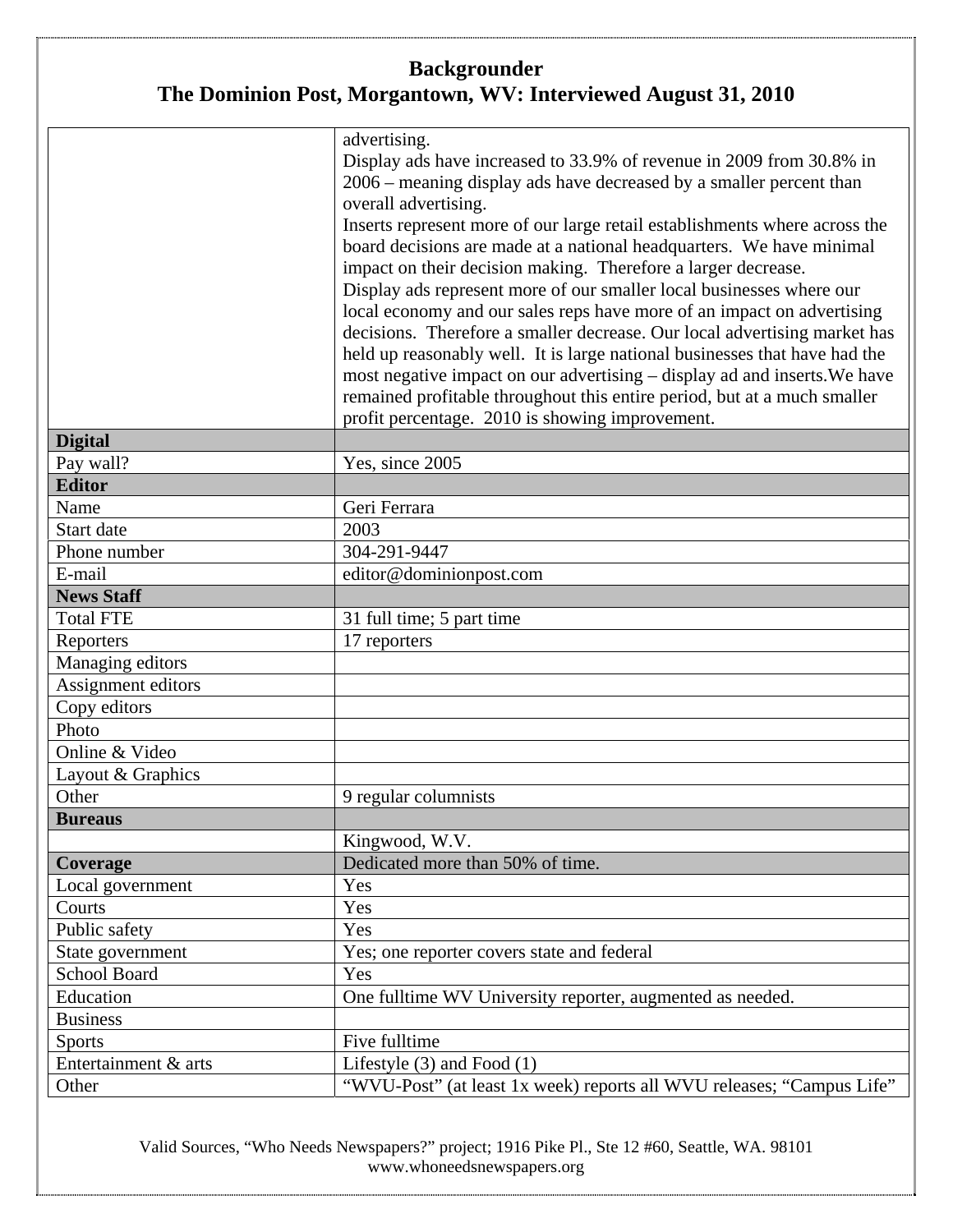|                                        | page, Sundays; Community Advisory Board (10) also write          |
|----------------------------------------|------------------------------------------------------------------|
|                                        | commentaries, compensated \$25 (one-year terms; participation is |
|                                        | competitive); and a Food Panel (12)                              |
| <b>Online Coordinator</b>              |                                                                  |
| Name                                   | Dave Whisler                                                     |
| Term of service                        | 1999                                                             |
| Phone                                  | 304-284-0319                                                     |
| E-Mail                                 | oncoor@dominionpost.com                                          |
| <b>Digital News Staff</b>              |                                                                  |
| Size                                   | One; plus 2 part-time                                            |
| Sufficient?                            |                                                                  |
| <b>Reporting/Photo staff</b>           |                                                                  |
| Does reporting staff feed materials    | Not directly; all print content goes into e-edition              |
| for digital media                      |                                                                  |
| Should they?                           |                                                                  |
| <b>Website start date</b>              |                                                                  |
| <b>Capabilities</b>                    |                                                                  |
| Web platform software?                 | Olive                                                            |
| Content management system:             | Olive                                                            |
| software?                              |                                                                  |
| Does your organization                 | Yes                                                              |
| write code?                            |                                                                  |
| Number of coders?                      | One                                                              |
| Zero? How out-sourced?                 |                                                                  |
| Out-sourced, off the shelf or with     |                                                                  |
| vendors?                               |                                                                  |
| Proprietary or open-source code?       | Proprietary                                                      |
| Why?                                   |                                                                  |
| <b>Flexibility &amp; response time</b> |                                                                  |
| Can you change web platform -          | N <sub>o</sub>                                                   |
| coding, architecture, software -- at   |                                                                  |
| least once a month? Do you?            |                                                                  |
| Can you add new functionality          |                                                                  |
| promptly as it becomes available?      |                                                                  |
| <b>Digital Tools</b>                   |                                                                  |
| Crowd sourcing?                        | N <sub>o</sub>                                                   |
| Data visualization?                    | Yes                                                              |
| Investigative reporting?               | N <sub>0</sub>                                                   |
| Documentary video?                     | N <sub>o</sub>                                                   |
| Any other kinds of digital tools are   | N <sub>o</sub>                                                   |
| being used?                            |                                                                  |
| <b>Social Media</b>                    |                                                                  |
| What is the overall organizational     | Not currently using Facebook or Twitter.                         |
| commitment to collecting, creating,    |                                                                  |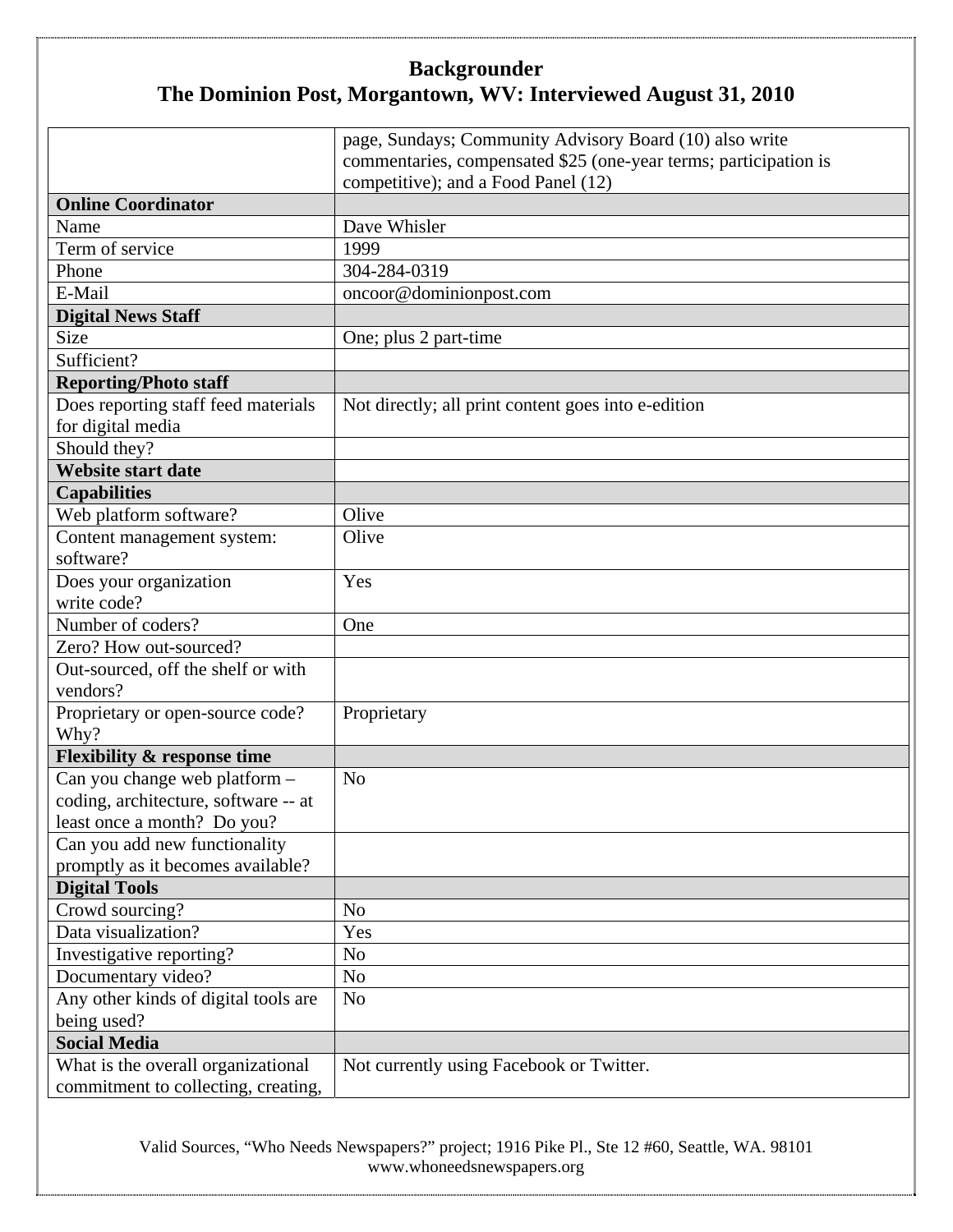| shaping and delivering all your                       |                                              |
|-------------------------------------------------------|----------------------------------------------|
| news/information products through                     |                                              |
| these digital channels?                               |                                              |
| To what extent is your newspaper                      | <b>Not</b>                                   |
| connected to people through social                    |                                              |
| media?                                                |                                              |
| <b>Advertising</b>                                    |                                              |
|                                                       | Yes                                          |
| Is your advertising staff is able to                  |                                              |
| provide competitive digital services<br>to merchants? |                                              |
|                                                       |                                              |
| Do you use "real time" ads?                           | Yes                                          |
| Does your advertising department                      |                                              |
| sell "digital services," such as                      |                                              |
| helping merchants with website                        |                                              |
| production?                                           |                                              |
| Does your ad department sell                          |                                              |
| electronic coupons or other modern                    |                                              |
| digital products?                                     |                                              |
| <b>Assessment</b>                                     |                                              |
| How do you assess your digital                        |                                              |
| news/information products?                            |                                              |
| Page-views?                                           | About 160/month                              |
| Monthly uniques?                                      | About 35K/month                              |
| Revenue?                                              |                                              |
| What other metrics do you use?                        |                                              |
| Do you assess news content?                           |                                              |
| Number of sources?                                    |                                              |
| Writing or visual journalism                          |                                              |
| impact?                                               |                                              |
| Other?                                                |                                              |
| <b>Editing</b>                                        |                                              |
| Are there different procedures                        | No                                           |
| (layers of editing) for web vs. print                 |                                              |
| products?                                             |                                              |
| Do you use AP Style in your digital                   | Yes                                          |
| products?                                             |                                              |
| <b>Revenue</b>                                        |                                              |
| Do you charge for any digital news                    | Yes                                          |
| products?                                             |                                              |
| Which products and how much?                          | E-edition & archives (fate vary; on website) |
| <b>Digital Delivery Systems</b>                       |                                              |
| What delivery systems do you                          |                                              |
| employ?                                               |                                              |
| E-edition? (software?)                                | Yes                                          |
| Smart Phone - apps                                    | N <sub>o</sub>                               |